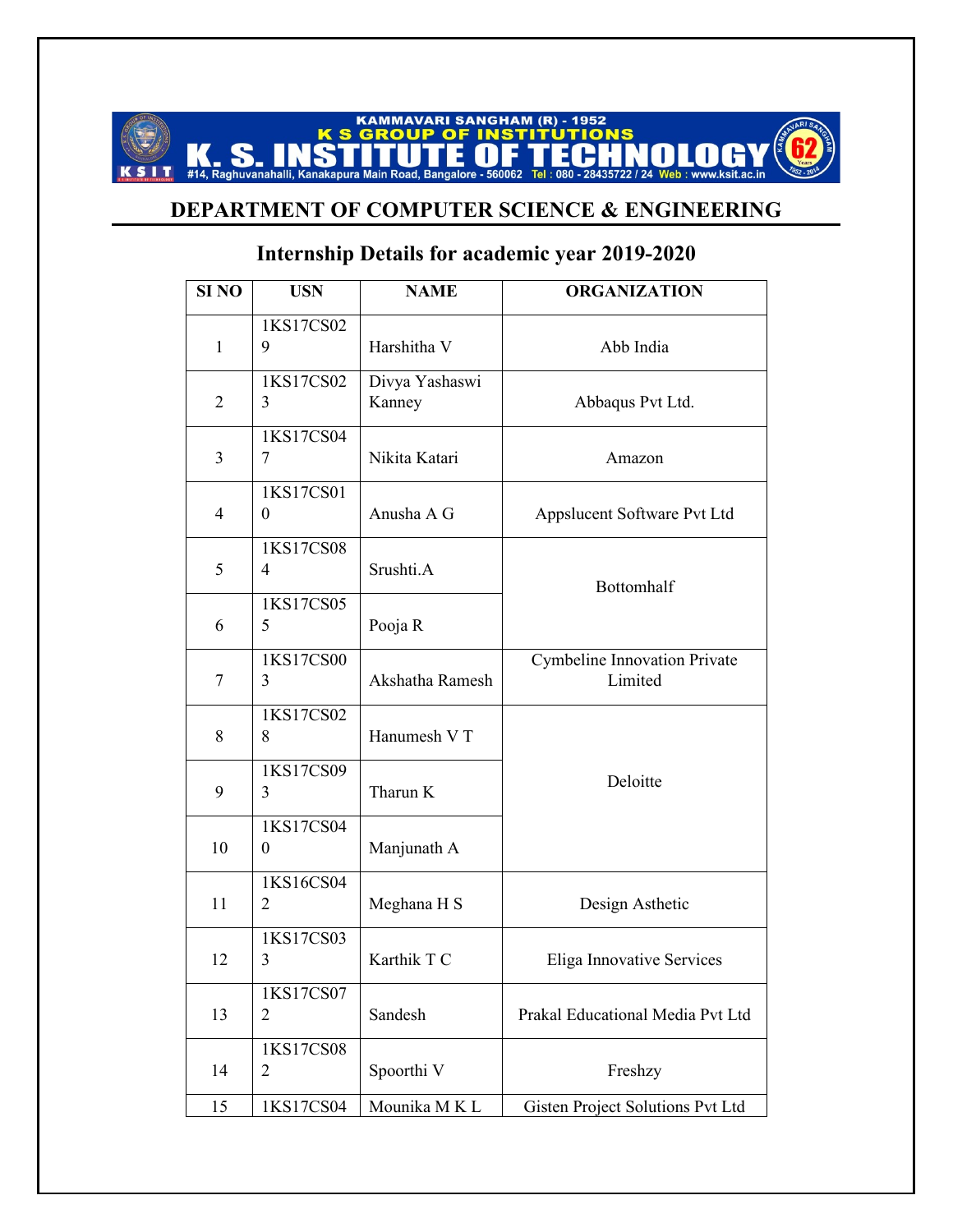|    | $\overline{4}$                |                              |             |
|----|-------------------------------|------------------------------|-------------|
| 16 | 1KS17CS04<br>5                | Neha K                       |             |
| 17 | 1KS17CS09<br>6                | Varun Attiganal<br>Venkatesh | Higin       |
| 18 | 1KS17CS02<br>$\overline{4}$   | Ganesh G B                   | Ic Solution |
| 19 | 1KS17CS05<br>6                | Prashanth K                  |             |
| 20 | 1KS17CS05<br>7                | Praveen                      |             |
| 21 | 1KS17CS06<br>$\overline{2}$   | Rohith K                     |             |
| 22 | 1KS17CS05<br>3                | Pavani.M                     |             |
| 23 | 1KS17CS05<br>8                | Praveen A                    |             |
| 24 | 1KS17CS06<br>7                | S.Monika                     |             |
| 25 | 1KS16CS11<br>$\boldsymbol{0}$ | Varna M                      |             |
| 26 | 1KS17CS02<br>7                | H. Priyanka                  |             |
| 27 | 1KS17CS08<br>5                | Sujana Gn                    |             |
| 28 | 1KS17CS08<br>$\tau$           | Supriya K                    |             |
| 29 | 1KS17CS06<br>3                | Rohith R                     |             |
| 30 | 1KS17CS40<br>$\mathbf{1}$     | Bharathi R                   |             |
| 31 | 1KS17CS08<br>8                | Surakshitha M                |             |
| 32 | 1KS17CS05<br>$\mathbf{1}$     | P Kishore                    |             |
| 33 | 1KS17CS09                     | Talupula Siva Sai            |             |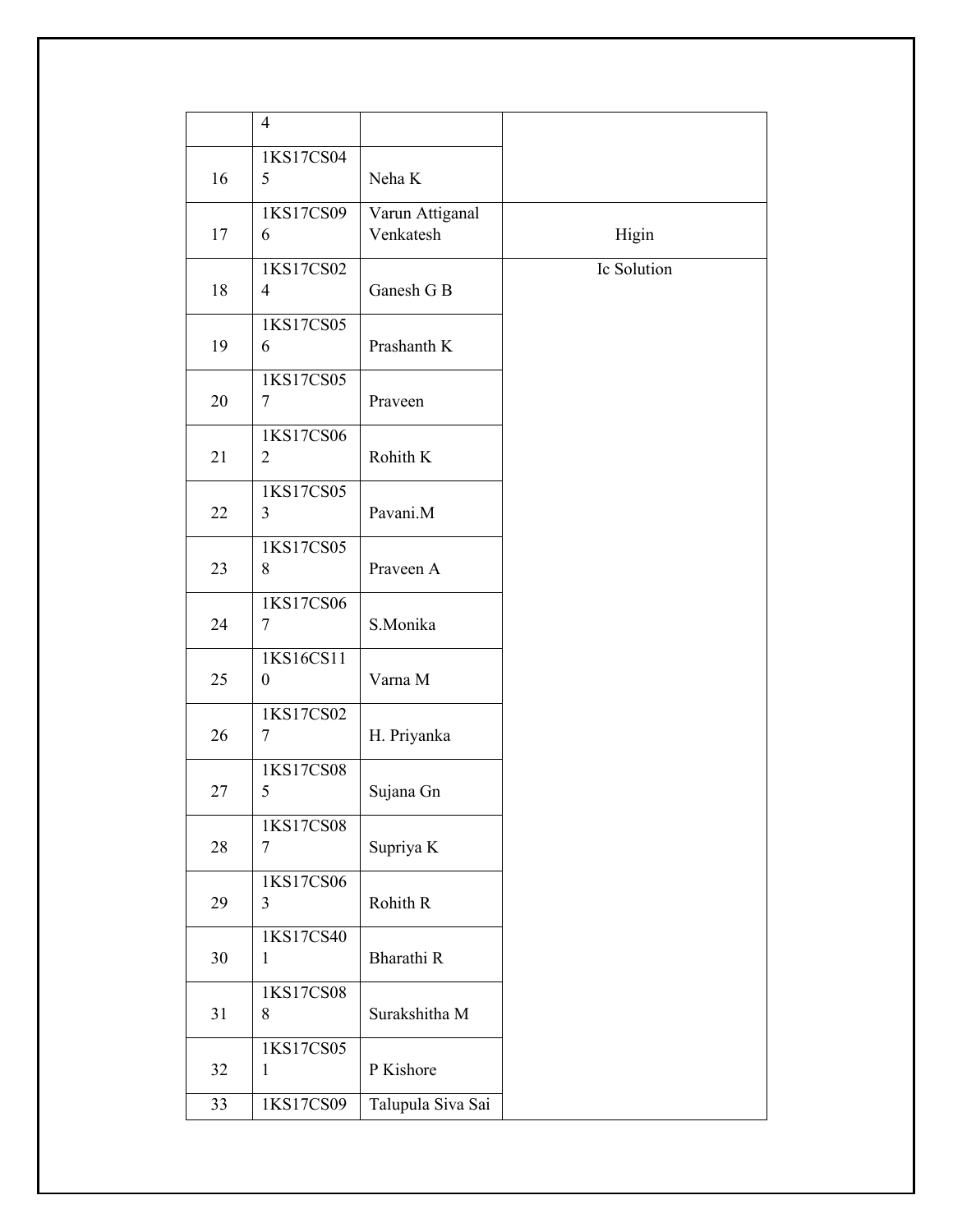|    | $\mathbf{1}$                | Chaithanya               |                            |
|----|-----------------------------|--------------------------|----------------------------|
| 34 | 1KS17CS09<br>5              | Varshitha S              |                            |
| 35 | 1KS17CS07<br>9              | Sindhu M                 |                            |
| 36 | 1KS17CS02<br>5              | Ganesh<br>Maudghalya H G |                            |
| 37 | 1KS17CS09<br>$\tau$         | Varun R                  |                            |
| 38 | 1KS17CS07<br>8              | Sindhu H S               |                            |
| 39 | 1KS17CS09<br>8              | Vikram                   |                            |
| 40 | 1KS18CS40<br>1              | Kruthika Bm              | <b>Innovation Creation</b> |
| 41 | 1KS17CS08<br>3              | Srikala Km               | Ineuron.Ai                 |
| 42 | 1KS17CS10<br>$\overline{2}$ | Shriraksha S<br>Kanago   |                            |
| 43 | 1KS17CS04<br>2              | Meghana G                | Inversa Technosoft         |
| 44 | 1KS17CS03<br>5              | Keerthi N                |                            |
| 45 | 1KS17CS04<br>6              | Nikhil<br>Subramanya K   |                            |
| 46 | 1KS17CS06<br>5              | Roshini R                |                            |
| 47 | 1KS17CS00<br>5              | Amogh R                  |                            |
| 48 | 1KS17CS00<br>8              | Anoop P S                | Knowledge Solutions        |
| 49 | 1KS17CS00<br>6              | Amogha<br>Manjunatha K   |                            |
| 50 | 1KS17CS01<br>9              | Chennakeshava<br>Nt      | Niladvantage Pvt Ltd       |
| 51 | 1KS17CS03                   | Lokesh B M               |                            |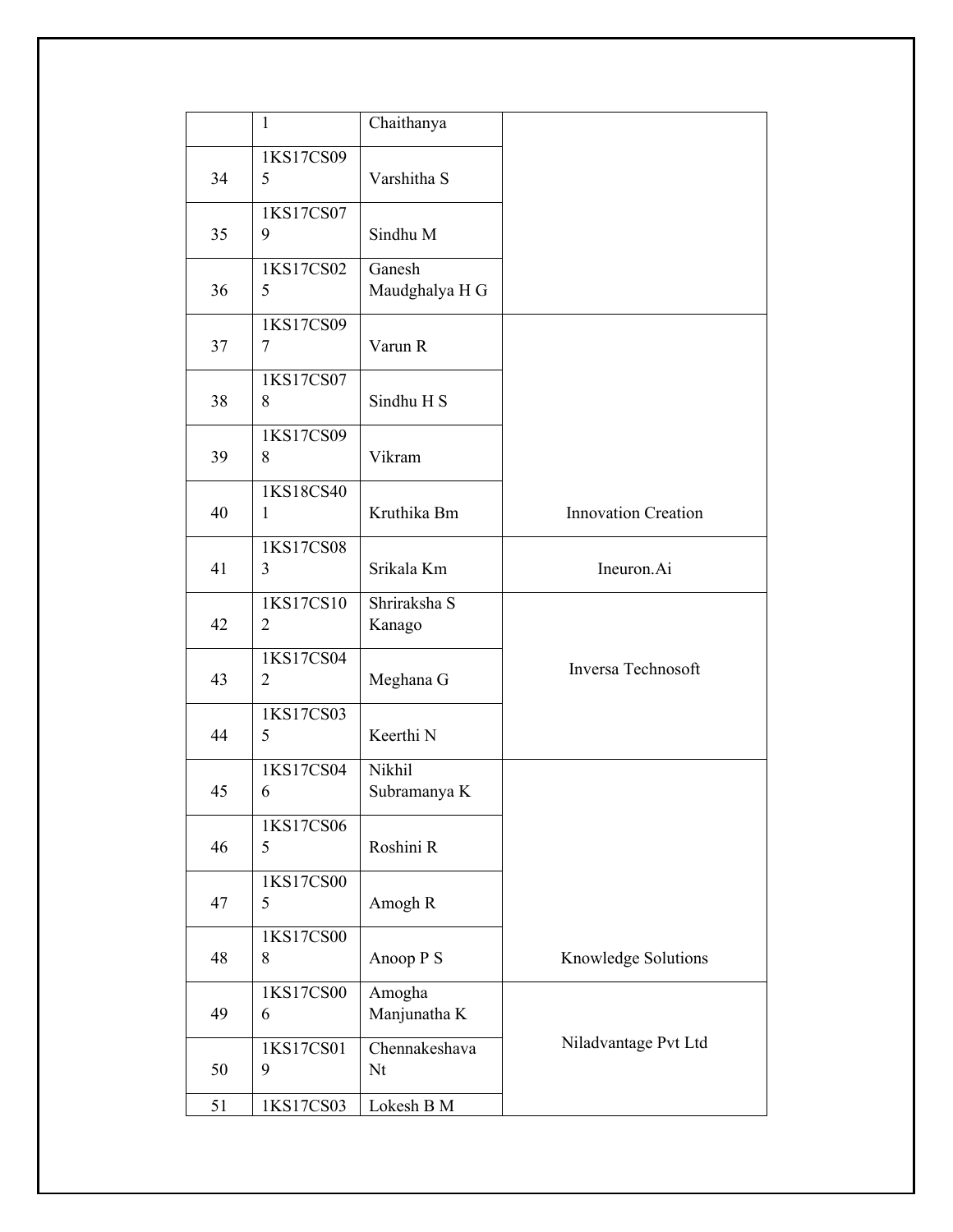|    | 8                             |                       |                            |
|----|-------------------------------|-----------------------|----------------------------|
| 52 | 1KS17CS06<br>$\overline{4}$   | Roopashree N          |                            |
| 53 | 1KS17CS07<br>$\boldsymbol{0}$ | Sai Sneha Sv          |                            |
| 54 | 1KS17CS06<br>$\mathbf{1}$     | Rakshith R            |                            |
| 55 | 1KS17CS06<br>9                | Sai Kumar             |                            |
| 56 | 1KS17CS07<br>6                | Shreyas R             |                            |
| 57 | 1KS17CS10<br>$\boldsymbol{0}$ | Vishal M S            |                            |
| 58 | 1KS17CS09<br>9                | Vinay Biradar         |                            |
| 59 | 1KS17CS07<br>5                | Shashank Shet K       |                            |
| 60 | 1KS17CS01<br>3                | Ashish Amar           |                            |
| 61 | 1KS17CS05<br>$\overline{2}$   | Parth P Shah          |                            |
| 62 | 1KS17CS09<br>9                | Vinay Biradar         |                            |
| 63 | 1KS17CS07<br>$\boldsymbol{0}$ | Sai Sneha Sv          |                            |
| 64 | 1KS17CS03<br>$\overline{0}$   | Indrasena<br>Kalyanam |                            |
| 65 | 1KS17CS01<br>$\overline{4}$   | Lakshmi<br>Prasanna B |                            |
| 66 | 1KS17CS03<br>$\boldsymbol{0}$ | Indrasena<br>Kalyanam | Prinston's Smart Engineers |
| 67 | 1KS17CS01<br>8                | Chandana B R          |                            |
| 68 | 1KS17CS04<br>3                | Meghana G R           |                            |
| 69 | 1KS17CS01                     | Chaitra               |                            |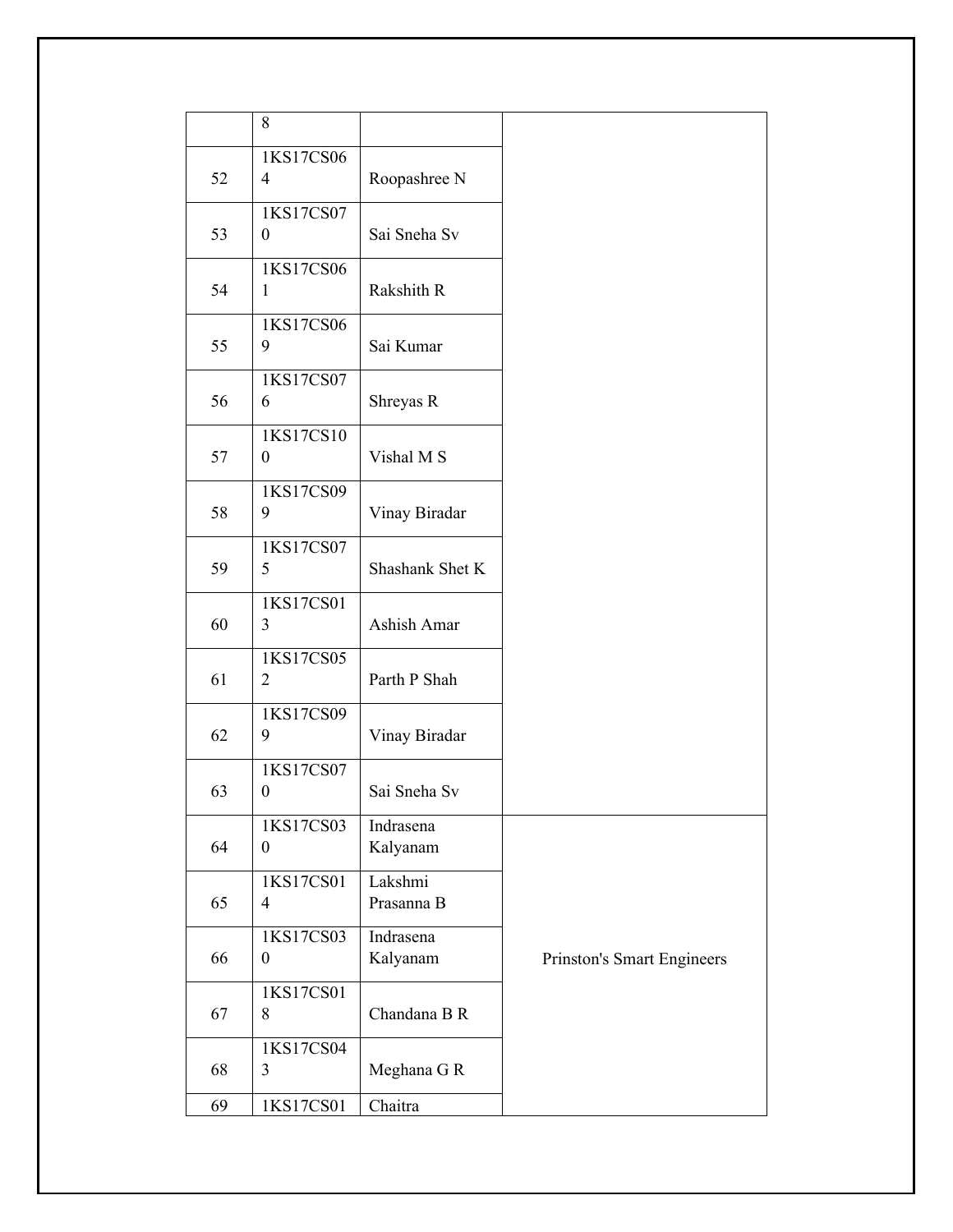|    | 7                         |                        |                                  |
|----|---------------------------|------------------------|----------------------------------|
| 70 | 1KS17CS00<br>7            | Amrutha V<br>Deshpande |                                  |
| 71 | 1KS17CS04<br>8            | Nishchitha C           |                                  |
| 72 | 1KS17CS05<br>$\theta$     | Nydile G R             |                                  |
| 73 | 1KS17CS09<br>$\theta$     | T K Dhanushree         | Tech Fortune Technologies        |
| 74 | 1KS17CS01<br>1            | Anushree J             |                                  |
| 75 | 1KS17CS03<br>7            | Lavanya V              |                                  |
| 76 | 1KS17CS10<br>1            | Vybhavi J              | <b>Techuva Solutions Pvt Ltd</b> |
| 77 | 1KS15CS12<br>8            | Sharada.A.             | Techciti Technology Pvt.Ltd      |
| 78 | 1KS17CS03<br>6            | Krithika<br>Jagannath  |                                  |
| 79 | 1KS17CS00<br>2            | Abhishek Gowda<br>M V  |                                  |
| 80 | 1KS17CS02<br>$\mathbf{1}$ | Deekshitha R           | Xon Labs                         |
| 81 | 1KS17CS02<br>6            | Gautham CR             |                                  |
| 82 | 1KS17CS02<br>2            | Deepika SH             |                                  |
| 83 | 1KS17CS04<br>1            | Meghana Cv             |                                  |
| 84 | 1KS17CS06<br>6            | Ruchitha Gk            |                                  |
| 85 | 1KS17CS07<br>1            | Sakshi Kumari          | Tequed Labs Pvt Limited          |
| 86 | 1KS17CS04<br>9            | Nitish Kumar<br>Gupta  |                                  |
| 87 | 1KS17CS08                 | Swati Pai              |                                  |